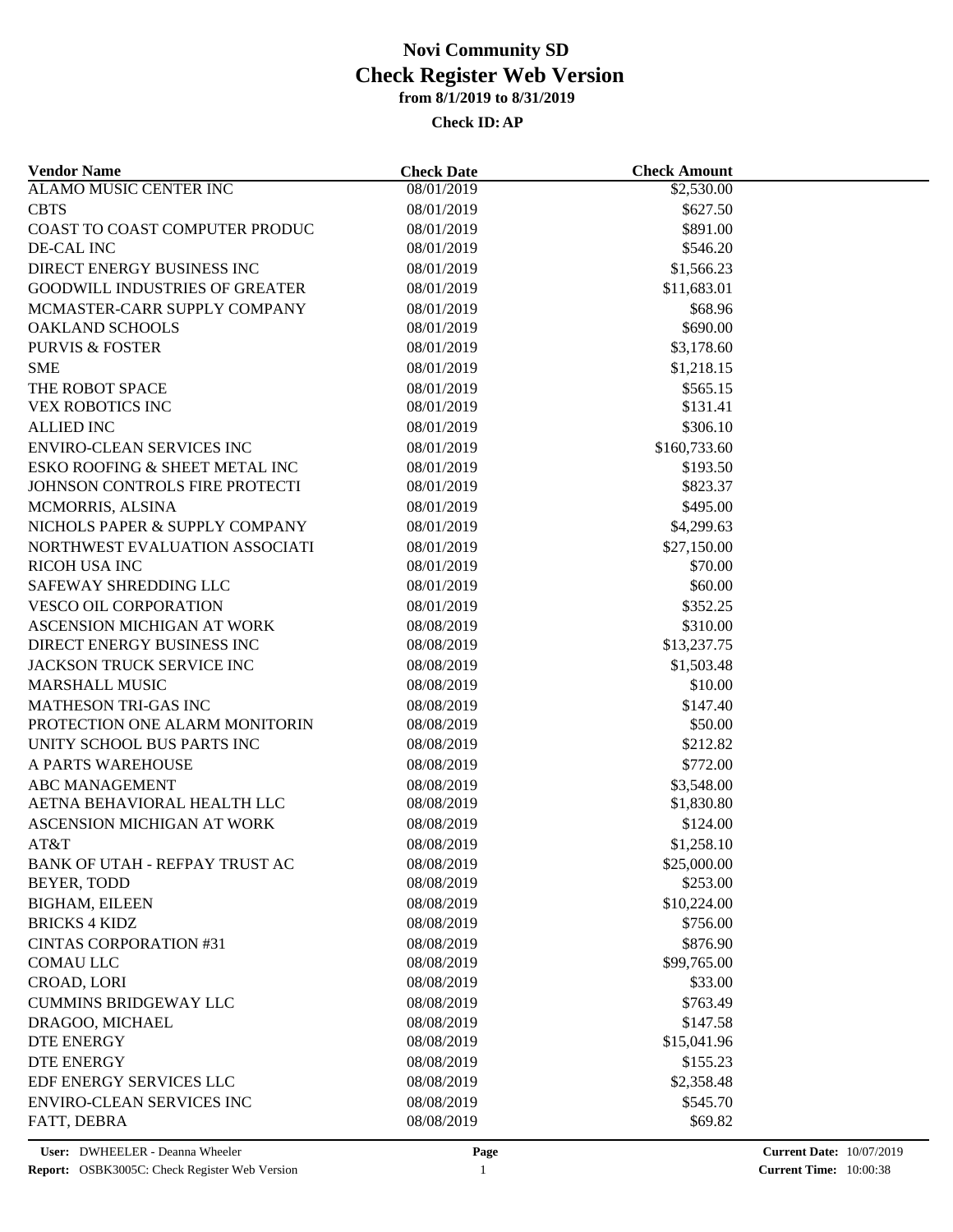| <b>Vendor Name</b>                                               | <b>Check Date</b> | <b>Check Amount</b> |  |
|------------------------------------------------------------------|-------------------|---------------------|--|
| FIRE SYSTEMS OF MICHIGAN INC                                     | 08/08/2019        | \$3,180.84          |  |
| FLEETPRIDE INC                                                   | 08/08/2019        | \$270.84            |  |
| <b>GIRLS EMPOWERED</b>                                           | 08/08/2019        | \$2,520.00          |  |
| <b>GUIBOUX, LUKE ALAIN</b>                                       | 08/08/2019        | \$247.40            |  |
| HOLLAND BUS COMPANY                                              | 08/08/2019        | \$1,744.99          |  |
| <b>IAN KINDER LLC</b>                                            | 08/08/2019        | \$1,467.00          |  |
| <b>JACKSON TRUCK SERVICE INC</b>                                 | 08/08/2019        | \$2,534.54          |  |
| <b>LAWSON PRODUCTS INC</b>                                       | 08/08/2019        | \$549.71            |  |
| MAD SCIENCE OF DETROIT                                           | 08/08/2019        | \$3,440.00          |  |
| <b>MATHESON TRI-GAS INC</b>                                      | 08/08/2019        | \$1,038.52          |  |
| MCDERMOTT, JACOB                                                 | 08/08/2019        | \$127.42            |  |
| NICHOLS PAPER & SUPPLY COMPANY                                   | 08/08/2019        | \$940.62            |  |
| <b>OAKLAND SCHOOLS</b>                                           | 08/08/2019        | \$75.00             |  |
| ORMSBEE, MICHAEL                                                 | 08/08/2019        | \$65.00             |  |
| <b>OSBORNE, GWEN</b>                                             | 08/08/2019        | \$39.98             |  |
| PETTY CASH-ALEXANDER OFILI OR                                    | 08/08/2019        | \$150.00            |  |
| PETTY CASH-ANN HANSEN (PS)                                       | 08/08/2019        | \$150.00            |  |
| PETTY CASH-ANN HANSEN (CARE)                                     | 08/08/2019        | \$150.00            |  |
| PETTY CASH-BRIAN GORDON OR BAR                                   | 08/08/2019        | \$3,050.00          |  |
| PETTY CASH-DAVID ASCHER                                          | 08/08/2019        | \$200.00            |  |
| PETTY CASH-EVOL GAZZARATO OR L                                   | 08/08/2019        | \$1,388.00          |  |
| PETTY CASH-JULIE BEDFORD OR AN                                   | 08/08/2019        | \$150.00            |  |
| PETTY CASH-LAURA CARINO OR NAN                                   | 08/08/2019        | \$150.00            |  |
| PETTY CASH-LISA FENCHEL OR CAR                                   | 08/08/2019        | \$150.00            |  |
| PETTY CASH-NICOLE CARTER OR MI                                   | 08/08/2019        | \$700.00            |  |
| PRESIDIO NETWORKED SOLUTIONS L                                   | 08/08/2019        | \$21,080.00         |  |
| <b>RATA2EE INC</b>                                               | 08/08/2019        | \$4,006.00          |  |
| REED, MIHAELA                                                    | 08/08/2019        | \$123.85            |  |
| <b>RELIABLE DELIVERY</b>                                         | 08/08/2019        | \$384.00            |  |
| SNIDER RECREATION INC.                                           | 08/08/2019        | \$9,834.78          |  |
| THE BEST DEALS FOR YOU LLC                                       | 08/08/2019        | \$780.00            |  |
| TREDROC TIRE SERVICES LLC                                        | 08/08/2019        | \$1,955.75          |  |
| UNITY SCHOOL BUS PARTS INC                                       | 08/08/2019        | \$15.44             |  |
| VALENTINE, CYNTHIA                                               | 08/08/2019        | \$175.51            |  |
| <b>CHAPTER 13 TRUSTEE</b>                                        | 08/09/2019        | \$50.00             |  |
| <b>MEFSA</b>                                                     | 08/09/2019        | \$127.35            |  |
| <b>MISDU</b>                                                     | 08/09/2019        | \$1,513.75          |  |
| UNITED STATES TREASURY                                           | 08/09/2019        | \$62.00             |  |
|                                                                  |                   |                     |  |
| <b>BRATNEY, BETHANY</b><br><b>GREAT LAKES FURNITURE SUPPLY I</b> | 08/15/2019        | \$1,681.46          |  |
|                                                                  | 08/15/2019        | \$13,638.24         |  |
| HIRSHFIELD, LAURA JANINE                                         | 08/15/2019        | \$32.67             |  |
| MCCARTHY & SMITH INC                                             | 08/15/2019        | \$618,265.71        |  |
| <b>OAKLAND SCHOOLS</b>                                           | 08/15/2019        | \$10,800.00         |  |
| THRUN LAW FIRM P.C.                                              | 08/15/2019        | \$1,885.50          |  |
| ALL AMERICAN FIELD HOCKEY CAMP                                   | 08/15/2019        | \$5,600.00          |  |
| ANCHOR BAY HIGH SCHOOL                                           | 08/15/2019        | \$85.00             |  |
| ANN ARBOR PIONEER HIGH SCHOOL                                    | 08/15/2019        | \$75.00             |  |
| ARO, CHARLES                                                     | 08/15/2019        | \$960.00            |  |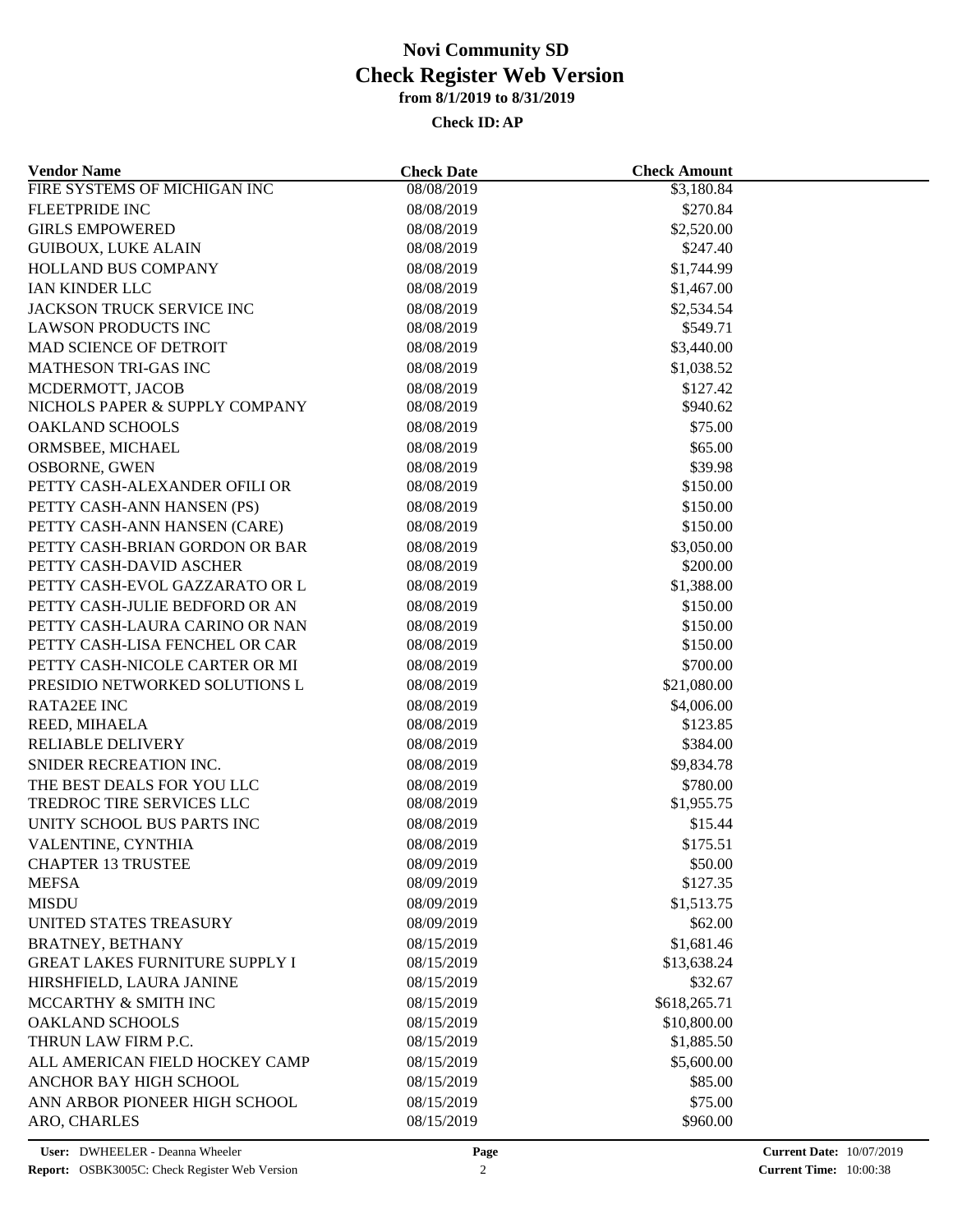| <b>Vendor Name</b>                    | <b>Check Date</b> | <b>Check Amount</b>    |  |
|---------------------------------------|-------------------|------------------------|--|
| AT&T                                  | 08/15/2019        | \$2,826.84             |  |
| <b>AT&amp;T MOBILITY</b>              | 08/15/2019        | \$1,073.17             |  |
| ATIA-AHRENS, CONNIE                   | 08/15/2019        | \$60.00                |  |
| <b>BAILEY, AIMEE</b>                  | 08/15/2019        | \$189.00               |  |
| <b>BEGONIA BROTHERS</b>               | 08/15/2019        | \$1,769.00             |  |
| <b>BODNOVITS, MIRANDA</b>             | 08/15/2019        | \$65.00                |  |
| <b>BOUJOULIAN, LINDSAY</b>            | 08/15/2019        | \$56.67                |  |
| <b>BROWN, VIKKI</b>                   | 08/15/2019        | \$300.00               |  |
| <b>CONSUMERS ENERGY</b>               | 08/15/2019        | \$3,137.02             |  |
| <b>CUMMINGS, BRIEANNA</b>             | 08/15/2019        | \$473.55               |  |
| <b>CURRICULUM ASSOCIATES INC</b>      | 08/15/2019        | \$141,955.50           |  |
| DATA MANAGEMENT INC.                  | 08/15/2019        | \$1,125.00             |  |
| DELTA COM INC                         | 08/15/2019        | \$63,444.00            |  |
| <b>DIGITAL SIGNUP</b>                 | 08/15/2019        | \$426.40               |  |
| <b>GREAT LAKES FURNITURE SUPPLY I</b> | 08/15/2019        | \$22,426.46            |  |
| <b>GROVES HIGH SCHOOL</b>             | 08/15/2019        | \$950.00               |  |
| <b>GUTIERREZ, SARA</b>                | 08/15/2019        | \$56.67                |  |
| HIRSHFIELD, LAURA JANINE              | 08/15/2019        | \$972.44               |  |
| JANKOWIAK, SCOT                       | 08/15/2019        | \$71.67                |  |
| JOHNSON CONTROLS FIRE PROTECTI        | 08/15/2019        | \$342.75               |  |
| JOLYN CLOTHING COMPANY LLC            | 08/15/2019        | \$325.80               |  |
| KENSINGTON VALLEY SPORTS LLC          | 08/15/2019        | \$1,216.00             |  |
| KILGORE, AMY                          | 08/15/2019        |                        |  |
| KRS MOVING SOLUTIONS LLC              | 08/15/2019        | \$1,308.07<br>\$675.00 |  |
| KULMAN, CHARLOTTE                     | 08/15/2019        | \$52.78                |  |
|                                       |                   |                        |  |
| LEPHART, SARAH                        | 08/15/2019        | \$115.00               |  |
| LESSWAY, JENNIFER                     | 08/15/2019        | \$130.00               |  |
| MAKING WAVES USA LLC                  | 08/15/2019        | \$354.00               |  |
| MCDOUGALL, BARBARA                    | 08/15/2019        | \$186.06               |  |
| MICHIGAN ASSOCIATION OF SCHOOL        | 08/15/2019        | \$903.30               |  |
| MICHIGAN HIGH SCHOOL ATHLETIC         | 08/15/2019        | \$60.00                |  |
| MICHIGAN STATE UNIVERSITY             | 08/15/2019        | \$135.00               |  |
| NORTH AMERICAN SPIRIT ASSOCIAT        | 08/15/2019        | \$6,200.00             |  |
| O'CONNOR, DAWN                        | 08/15/2019        | \$56.67                |  |
| OAKLAND COUNTY HEALTH DIVISION        | 08/15/2019        | \$298.00               |  |
| OAKLAND SCHOOLS                       | 08/15/2019        | \$346,969.01           |  |
| POTTER, DAVID PAUL                    | 08/15/2019        | \$500.00               |  |
| PREMIER RELOCATIONS LLC               | 08/15/2019        | \$53,517.00            |  |
| PRESIDIO NETWORKED SOLUTIONS L        | 08/15/2019        | \$8,095.00             |  |
| <b>SALEM HIGH SCHOOL</b>              | 08/15/2019        | \$230.00               |  |
| SALINE AREA SCHOOLS                   | 08/15/2019        | \$385.00               |  |
| SCAROZZA, WENDY                       | 08/15/2019        | \$59.00                |  |
| SEGERSTROM, SUSAN                     | 08/15/2019        | \$189.00               |  |
| SHAMPA, ROUSHAN                       | 08/15/2019        | \$446.50               |  |
| SHIRES, ANGELA                        | 08/15/2019        | \$150.00               |  |
| STOY, KELLY                           | 08/15/2019        | \$56.67                |  |
| SYEDA, YURIKA                         | 08/15/2019        | \$430.00               |  |
| THRUN LAW FIRM P.C.                   | 08/15/2019        | \$1,251.00             |  |
|                                       |                   |                        |  |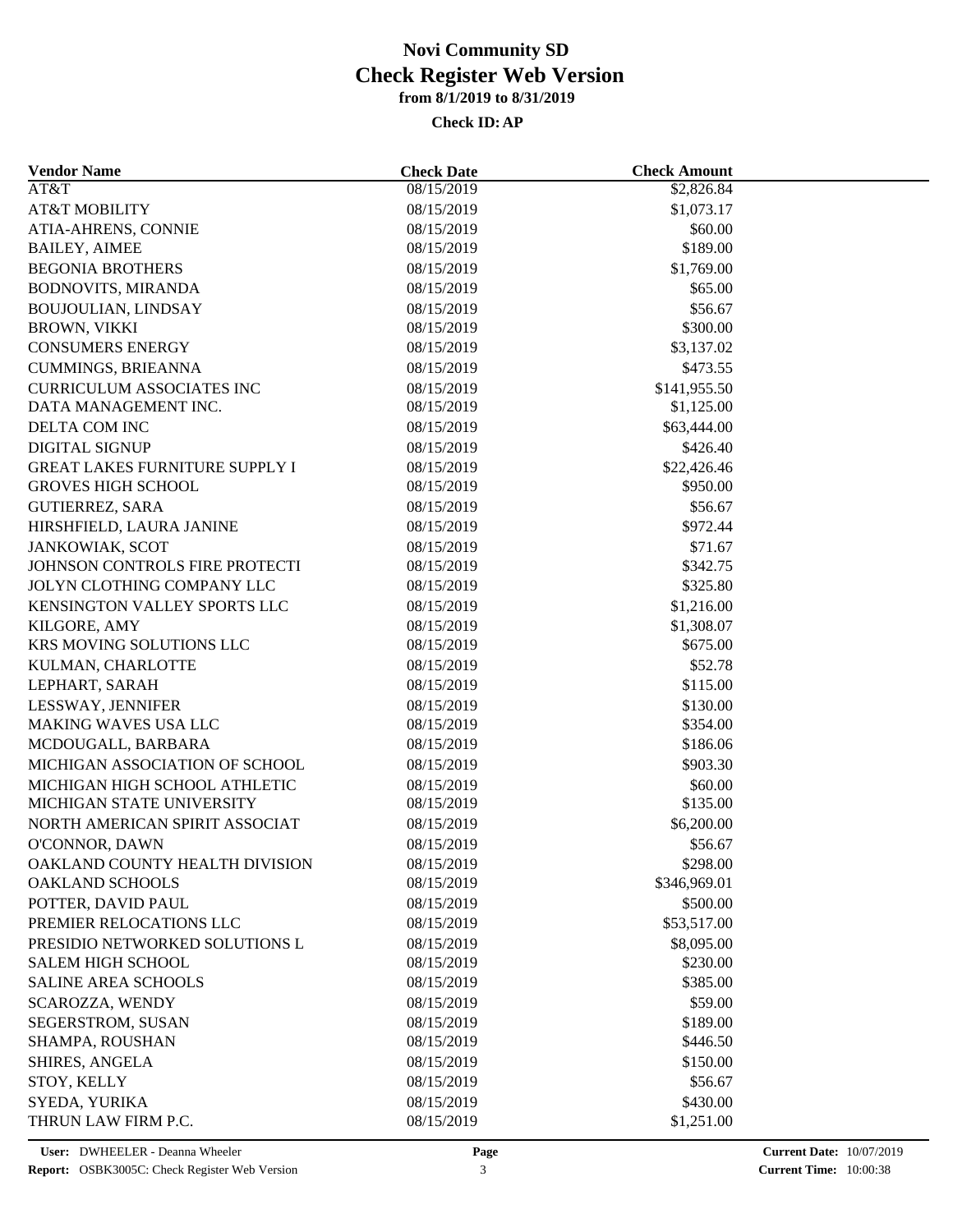| <b>Vendor Name</b>                     | <b>Check Date</b>        | <b>Check Amount</b> |  |
|----------------------------------------|--------------------------|---------------------|--|
| <b>TICKETRACKER</b>                    | 08/15/2019               | \$373.01            |  |
| WEB BENEFITS DESIGN CORPORATIO         | 08/15/2019               | \$11,750.00         |  |
| <b>BEST ASPHALT INC</b>                | 08/22/2019               | \$118,370.53        |  |
| <b>STATE OF MICHIGAN</b>               | 08/22/2019               | \$600.00            |  |
| <b>STATE OF MICHIGAN</b>               | 08/22/2019               | \$245.96            |  |
| TAKASHIMA, TOMOKO                      | 08/22/2019               | \$68.05             |  |
| TMP ARCHITECTURE INC                   | 08/22/2019               | \$322.99            |  |
| ADN ADMINISTRATORS INC                 | 08/22/2019               | \$3,606.80          |  |
| AMERICAN ASSOCIATION SCHOOL PE         | 08/22/2019               | \$195.00            |  |
| ASCENSION MICHIGAN AT WORK             | 08/22/2019               | \$36.00             |  |
| AT&T                                   | 08/22/2019               | \$639.92            |  |
| <b>BEST ASPHALT INC</b>                | 08/22/2019               | \$105,902.90        |  |
| BEYER, TODD                            | 08/22/2019               | \$184.00            |  |
| <b>BIGHAM, EILEEN</b>                  | 08/22/2019               | \$6,134.40          |  |
| DIGITAL AGE TECHNOLOGIES INC           | 08/22/2019               | \$6,054.81          |  |
| DIRECT ENERGY BUSINESS INC             | 08/22/2019               | \$55,495.08         |  |
| EBEL, SHEILA                           | 08/22/2019               | \$758.55            |  |
| <b>GNATEK, JULIE</b>                   | 08/22/2019               | \$56.67             |  |
| <b>GREAT LAKES FURNITURE SUPPLY I</b>  | 08/22/2019               | \$903.75            |  |
| <b>GUIBOUX, LUKE ALAIN</b>             | 08/22/2019               | \$377.30            |  |
| HAZEL PARK SCHOOL DISTRICT             | 08/22/2019               | \$3,500.00          |  |
| HP INC                                 | 08/22/2019               | \$399.08            |  |
| LIFE INSURANCE COMPANY OF NORT         | 08/22/2019               | \$20,020.36         |  |
| <b>LINKS OF NOVI</b>                   | 08/22/2019               | \$2,880.00          |  |
| MAD SCIENCE OF DETROIT                 | 08/22/2019               | \$3,440.00          |  |
| MCMORRIS, ALSINA                       | 08/22/2019               | \$405.00            |  |
| MESSA (MICHIGAN EDUCATION SPEC         | 08/22/2019               | \$581,032.55        |  |
| MICHIGAN SCHOOL BUSINESS OFFIC         | 08/22/2019               | \$4,000.00          |  |
| N2Y                                    | 08/22/2019               | \$16,557.44         |  |
| NORTHEY, LISA                          | 08/22/2019               | \$324.00            |  |
| PITNEY BOWES PURCHASE POWER            | 08/22/2019               | \$3,000.00          |  |
| PRESIDIO NETWORKED SOLUTIONS L         | 08/22/2019               | \$57,586.00         |  |
| PRINTNOLOGY INC                        | 08/22/2019               | \$74.75             |  |
| RICOH USA INC                          | 08/22/2019               | \$795.00            |  |
| STATHAM ESQ., JAMES W.                 | 08/22/2019               | \$300.00            |  |
| <b>VS AMERICA INC</b>                  | 08/22/2019               | \$8,107.00          |  |
| ZABICK, JONATHAN                       | 08/22/2019               | \$165.00            |  |
| <b>CHAPTER 13 TRUSTEE</b>              |                          | \$50.00             |  |
|                                        | 08/23/2019<br>08/23/2019 |                     |  |
| <b>MISDU</b><br>UNITED STATES TREASURY |                          | \$1,513.75          |  |
|                                        | 08/23/2019               | \$62.00             |  |
| ADER, KATHLEEN                         | 08/27/2019               | \$656.26            |  |
| <b>DTE ENERGY</b>                      | 08/27/2019               | \$1,149.83          |  |
| <b>GOODWILL INDUSTRIES OF GREATER</b>  | 08/27/2019               | \$5,576.62          |  |
| KIDLE, JOANNA                          | 08/27/2019               | \$533.49            |  |
| POHLONSKI, EMILY                       | 08/27/2019               | \$681.22            |  |
| VISUAL SPORTS NETWORK                  | 08/27/2019               | \$22.00             |  |
| HOLLAND BUS COMPANY                    | 08/29/2019               | \$948.15            |  |
| <b>SCS IMAGE GROUP</b>                 | 08/29/2019               | \$5,000.00          |  |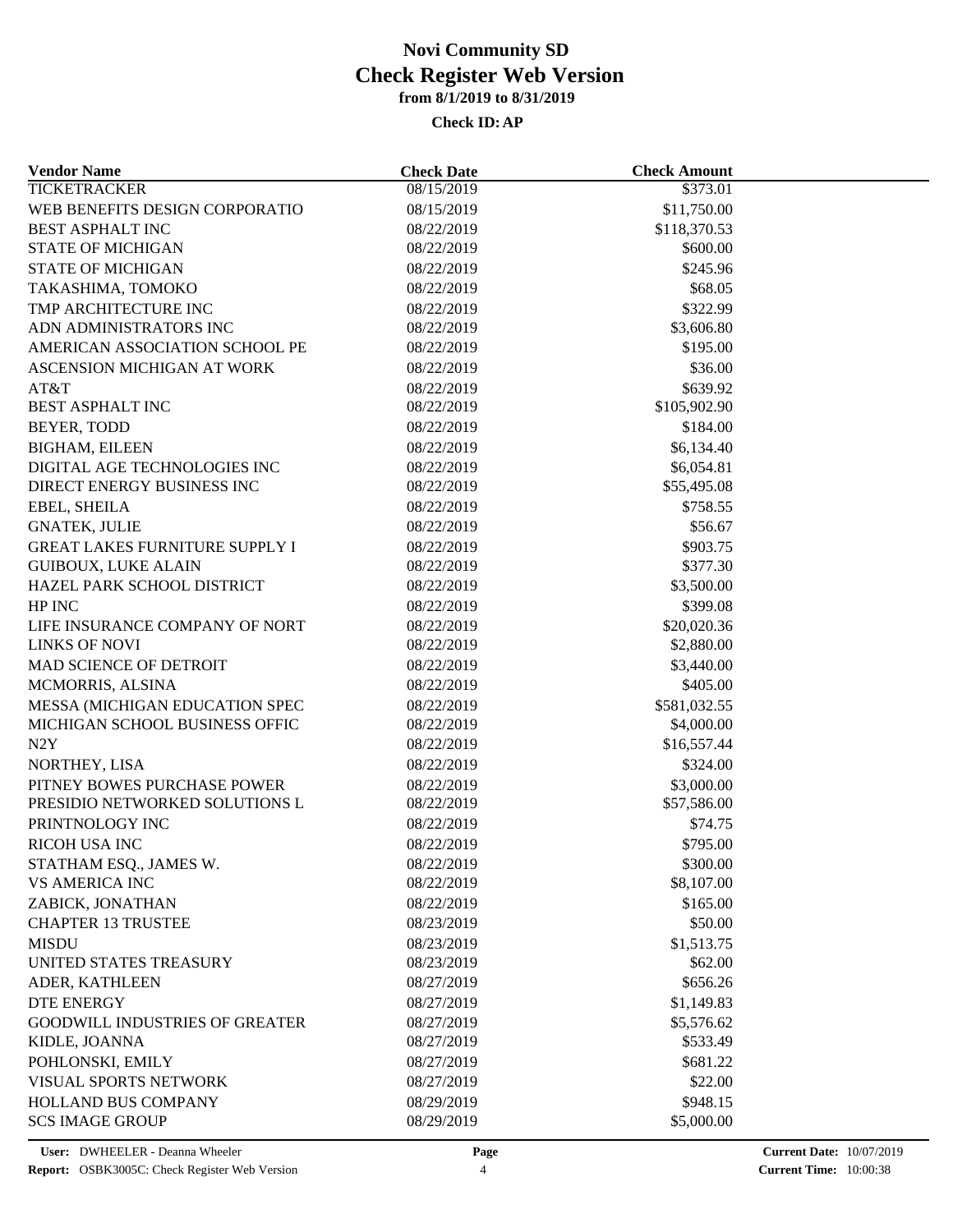| <b>Vendor Name</b>                                                      | <b>Check Date</b> | <b>Check Amount</b> |  |
|-------------------------------------------------------------------------|-------------------|---------------------|--|
| <b>A PARTS WAREHOUSE</b>                                                | 08/29/2019        | \$700.00            |  |
| <b>ABC MANAGEMENT</b>                                                   | 08/29/2019        | \$2,860.00          |  |
| ADAMS OUTDOOR ADVERTISING LLP                                           | 08/29/2019        | \$1,125.00          |  |
| ALLEGRA MARKETING PRINT MAIL -                                          | 08/29/2019        | \$871.70            |  |
| <b>ANDYMARK INC</b>                                                     | 08/29/2019        | \$2,297.96          |  |
| ANEJA, RAKESH                                                           | 08/29/2019        | \$175.00            |  |
| ASCENSION MICHIGAN AT WORK                                              | 08/29/2019        | \$186.00            |  |
| AT&T                                                                    | 08/29/2019        | \$899.50            |  |
| <b>BAKER'S OF MILFORD</b>                                               | 08/29/2019        | \$200.00            |  |
| <b>BIG FROG CUSTOM T-SHIRT &amp; MORE</b>                               | 08/29/2019        | \$196.00            |  |
| <b>BOOPALAN, SUBAHINI</b>                                               | 08/29/2019        | \$175.00            |  |
| <b>BURRY, ASHLEIGH</b>                                                  | 08/29/2019        | \$180.12            |  |
| <b>BURRY, MATTHEW</b>                                                   | 08/29/2019        | \$258.18            |  |
| CHENG-LAFRANCE, DESIREE L.                                              | 08/29/2019        | \$175.00            |  |
| <b>CINTAS CORPORATION #31</b>                                           | 08/29/2019        | \$350.76            |  |
| <b>COMCAST SPOTLIGHT</b>                                                | 08/29/2019        | \$2,908.00          |  |
| <b>CUMMINS BRIDGEWAY LLC</b>                                            | 08/29/2019        | \$482.43            |  |
| <b>DILLON, AMANDA</b>                                                   | 08/29/2019        | \$200.00            |  |
| <b>DTE ENERGY</b>                                                       | 08/29/2019        | \$13,013.26         |  |
| <b>ENDRESS, JASON</b>                                                   | 08/29/2019        | \$175.00            |  |
| EXECUTIVE ENERGY SERVICES LLC                                           | 08/29/2019        | \$400.00            |  |
| FENCHEL, LISA                                                           | 08/29/2019        | \$19.98             |  |
|                                                                         |                   |                     |  |
| FOR INSPIRATION AND RECOGNITIO<br><b>GOODWILL INDUSTRIES OF GREATER</b> | 08/29/2019        | \$496.00            |  |
|                                                                         | 08/29/2019        | \$6,183.99          |  |
| <b>GRDEN, REBECCA</b>                                                   | 08/29/2019        | \$2,000.00          |  |
| HABU, TOMOKO                                                            | 08/29/2019        | \$175.00            |  |
| HAROLD'S FRAME SHOP INC                                                 | 08/29/2019        | \$2,225.50          |  |
| HAYNES, DEBORAH                                                         | 08/29/2019        | \$78.79             |  |
| HOLLAND BUS COMPANY                                                     | 08/29/2019        | \$568.76            |  |
| INTERIM HOME HEALTHCARE OF OAK                                          | 08/29/2019        | \$3,107.50          |  |
| JACKSON TRUCK SERVICE INC                                               | 08/29/2019        | \$1,235.41          |  |
| KENSINGTON VALLEY SPORTS LLC                                            | 08/29/2019        | \$297.00            |  |
| KLESYK, KRZYSZTOF                                                       | 08/29/2019        | \$175.00            |  |
| KONANUR, SRIKANTA                                                       | 08/29/2019        | \$175.00            |  |
| LAKELAND HIGH SCHOOL                                                    | 08/29/2019        | \$100.00            |  |
| <b>LAWSON PRODUCTS INC</b>                                              | 08/29/2019        | \$49.50             |  |
| <b>MASTEJ, LAUREN</b>                                                   | 08/29/2019        | \$820.00            |  |
| MCCRACKEN, JOHN                                                         | 08/29/2019        | \$140.00            |  |
| MCMORRIS, ALSINA                                                        | 08/29/2019        | \$135.00            |  |
| METRO STAR BRICK PAVERS AND LA                                          | 08/29/2019        | \$7,135.00          |  |
| MEYER, ERIN                                                             | 08/29/2019        | \$50.25             |  |
| MICHIGAN HIGH SCHOOL ATHLETIC                                           | 08/29/2019        | \$60.00             |  |
| MICHIGAN HIGH SCHOOL FIELD HOC                                          | 08/29/2019        | \$300.00            |  |
| MIKKELSEN, JOHN                                                         | 08/29/2019        | \$175.00            |  |
| MINDFUL OPPORTUNITIES LLC                                               | 08/29/2019        | \$9,200.00          |  |
| <b>OAKLAND SCHOOLS</b>                                                  | 08/29/2019        | \$75.00             |  |
| PAPER EXPRESS INC                                                       | 08/29/2019        | \$1,170.00          |  |
| <b>PEARSON</b>                                                          | 08/29/2019        | \$30.00             |  |
|                                                                         |                   |                     |  |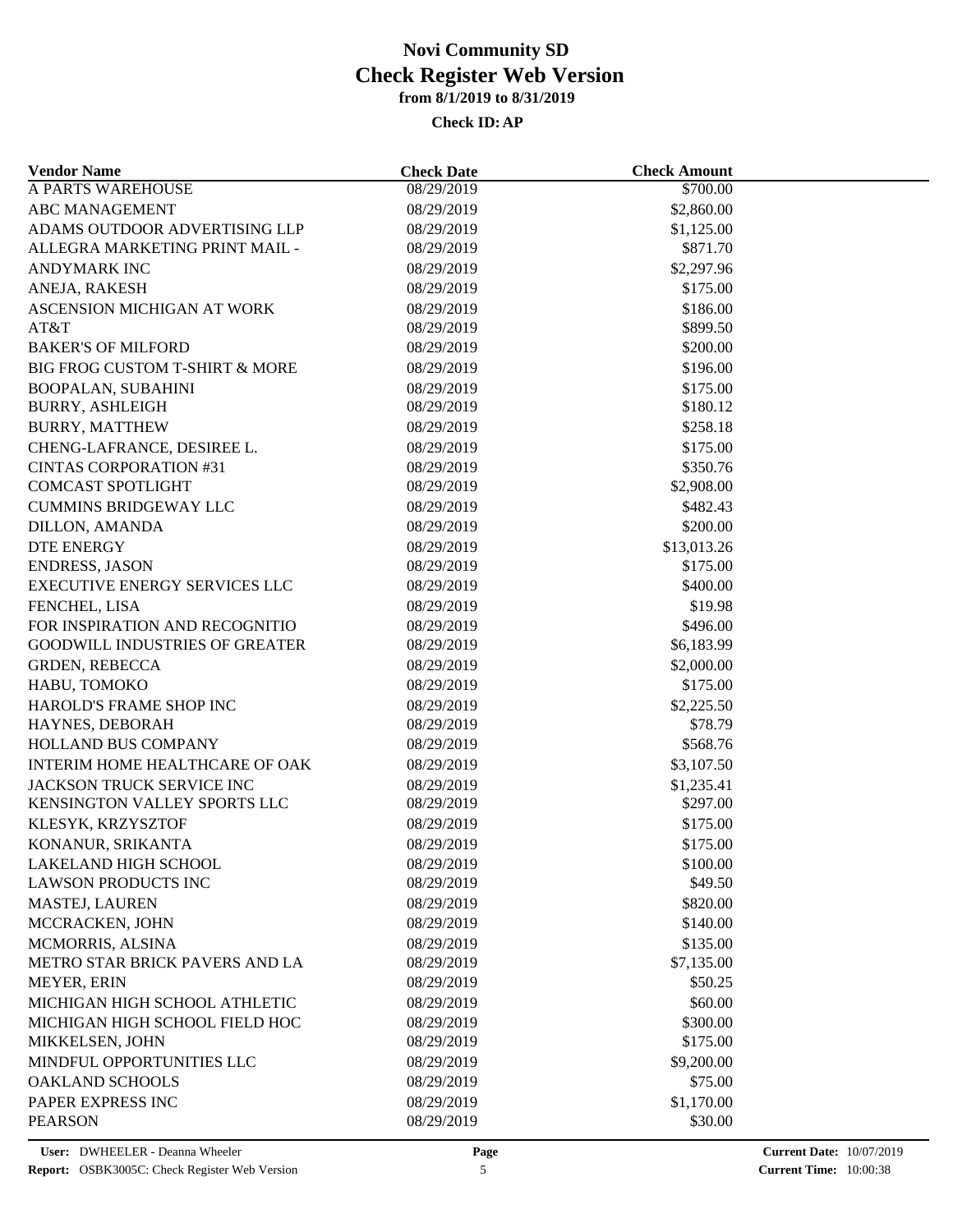| <b>Vendor Name</b>                   | <b>Check Date</b>   | <b>Check Amount</b>   |                |  |
|--------------------------------------|---------------------|-----------------------|----------------|--|
| PENNYCUFF, LAURA                     | $\sqrt{08/29}/2019$ | \$292.09              |                |  |
| PETTY CASH-EVOL GAZZARATO OR L       | 08/29/2019          | \$100.00              |                |  |
| PITSCO INC                           | 08/29/2019          | \$2,276.49            |                |  |
| PLANTE & MORAN CRESA LLC             | 08/29/2019          | \$6,602.00            |                |  |
| <b>REV ROBOTICS LLC</b>              | 08/29/2019          | \$569.55              |                |  |
| RIEHL, ALLISON                       | 08/29/2019          | \$175.00              |                |  |
| ROCHESTER 100 INC                    | 08/29/2019          | \$607.50              |                |  |
| <b>RYDIN DECAL</b>                   | 08/29/2019          | \$506.25              |                |  |
| SAFEWAY SHREDDING LLC                | 08/29/2019          | \$60.00               |                |  |
| <b>SEG WORKERS COMPENSATION FUND</b> | 08/29/2019          | \$9,046.00            |                |  |
| SHENG, DI                            | 08/29/2019          | \$175.00              |                |  |
| SLADOVICH, MICHELLE                  | 08/29/2019          | \$175.00              |                |  |
| <b>SMITH, JOEL</b>                   | 08/29/2019          | \$175.00              |                |  |
| TMP ARCHITECTURE INC                 | 08/29/2019          | \$1,357.00            |                |  |
| UNITY SCHOOL BUS PARTS INC           | 08/29/2019          | \$535.50              |                |  |
| VELLUCCI, MARK ANDREW                | 08/29/2019          | \$552.31              |                |  |
| <b>VISUAL SPORTS NETWORK</b>         | 08/29/2019          | \$1,625.00            |                |  |
| <b>WAGEWORKS INC</b>                 | 08/29/2019          | \$788.64              |                |  |
| WARNER, ROXANNE                      | 08/29/2019          | \$175.00              |                |  |
|                                      |                     | <b>Issued:</b>        | \$316,185.36   |  |
|                                      |                     | <b>Reversed:</b>      | \$16,453.26    |  |
|                                      |                     | <b>Cancelled:</b>     | \$2,568,817.56 |  |
| <b>AP Checks Processed:</b>          | 259                 | <b>AP Bank Total:</b> | \$2,901,456.18 |  |
| <b>Total Checks Processed:</b>       | 259                 | <b>Grand Total:</b>   | \$2,901,456.18 |  |